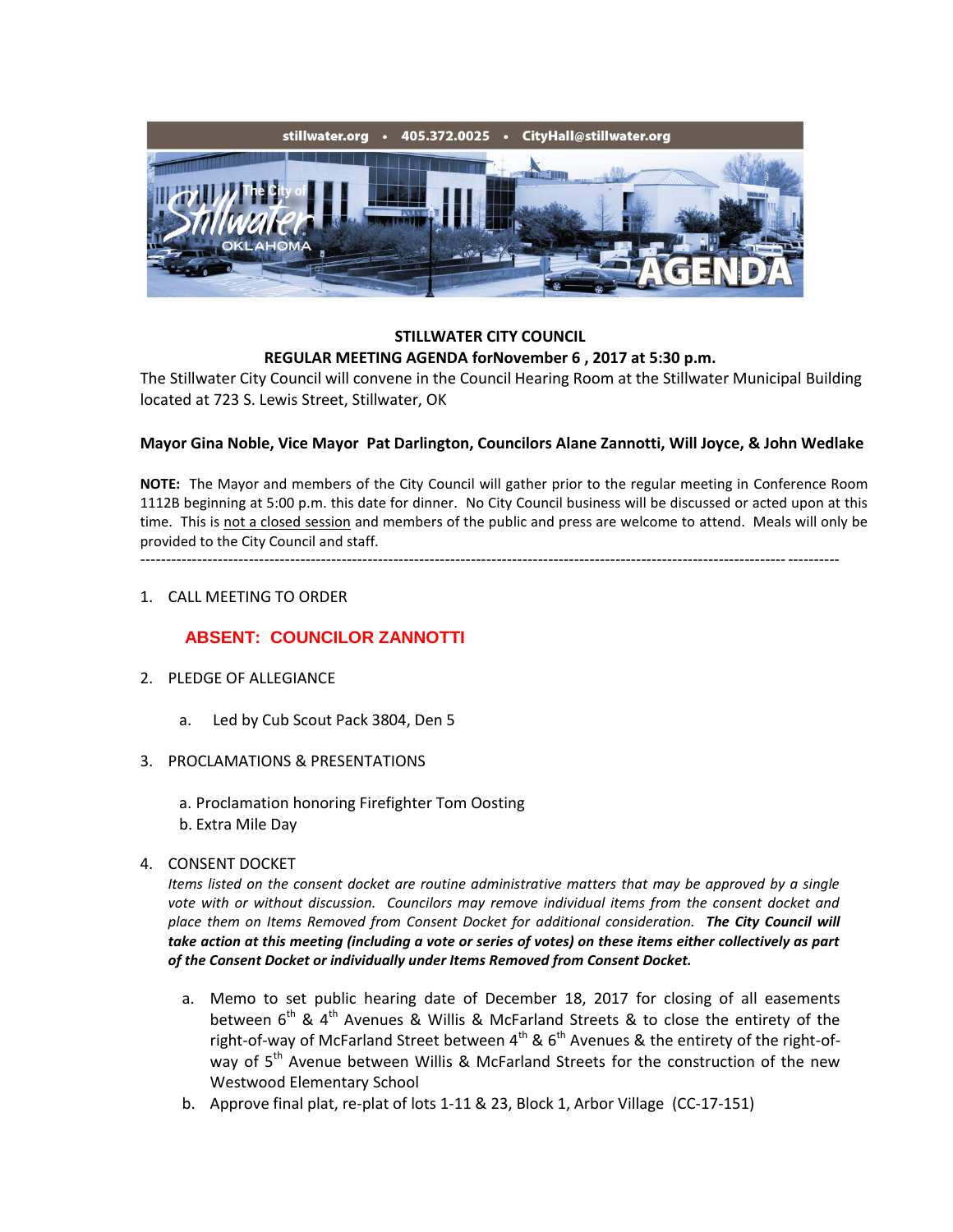- c. Right-of-way dedication for 717, 721, 805, & 809 E. Virginia Street (CC-17-152)
- d. Acceptance of electric easement to serve Wendy's restaurant at 2401 N. Perkins Road (CC-17-154)
- e. Accept the following temporary construction easements for water line looping project: (CC-17-150)
	- i) Brentwood Park Estates Owners Association
	- ii) Samuel & Bessie Powers
	- iii) Gene R. Smith Jr. Revocable Trust
	- iv) Douglas Thompson
- f. Accept 6 foot wide sidewalk at  $9^{th}$  Avenue and Lewis Street (CC-17-155)
- g. Accept general utility easement from Amerco Real Estate Company at 1000 W. Airport Road associated with construction of the CDBG Wings of Hope sidewalk project
- h. Approval of minutes: Regular Meeting October 16, 2017 Executive Session October 16, 2017

# **APPROVED 4-0**

5. PUBLIC COMMENT ON AGENDA ITEMS NOT SCHEDULED FOR PUBLIC HEARING

- *The City Council will hear comments on agenda items not scheduled for public hearing from speakers*  who have submitted a written request in accordance with Sec. 2-25, Stillwater City Code. General *information regarding communication with the City Council in this manner is found on the reverse side of the agenda.*
- 6. ITEMS REMOVED FROM CONSENT DOCKET
- 7. PUBLIC HEARINGS

*The City Council will hear public comments, discuss, and take action at this meeting (including a vote or series of votes) on each item listed under Public Hearings unless the agenda entry specifically states that no action will be taken.*

- a. Receive public comment regarding a request for a Map Amendment to rezone 1123 & 1124 S. Ridge Drive from RSS, Residential Small Lot Single Family, to O, Office (Continued from October 16, 2017) **(See staff memo to withdraw application) NO ACTION**
- b. Receive public comment regarding a request for a Specific Use Permit for an LED sign for property addressed as 2917 E  $6<sup>th</sup>$  Avenue (CC-17-153) **APPROVED 4-0**

### 8. GENERAL ORDERS

*The City Council will discuss and take action at this meeting (including a vote or series of votes) on*  each item listed under General Orders unless the agenda entry specifically states that no action will *be taken.*

- a. Consider approval of a right-of-way agreement with Husband House, LLC at 1124/1126 S. Husband Street (CC-17-156) **APPROVED 4-0**
- b. Consider approval of professional services agreement amendment and budget amendment for the North Perkins Road Improvements project from McElroy to Lakeview (CC-17-157) **APPROVED 4-0**
- 9. RESOLUTIONS

*The City Council will discuss and take action at this meeting (including a vote or series of votes) on each item listed under Resolutions unless the agenda entry specifically states that no action will be taken.*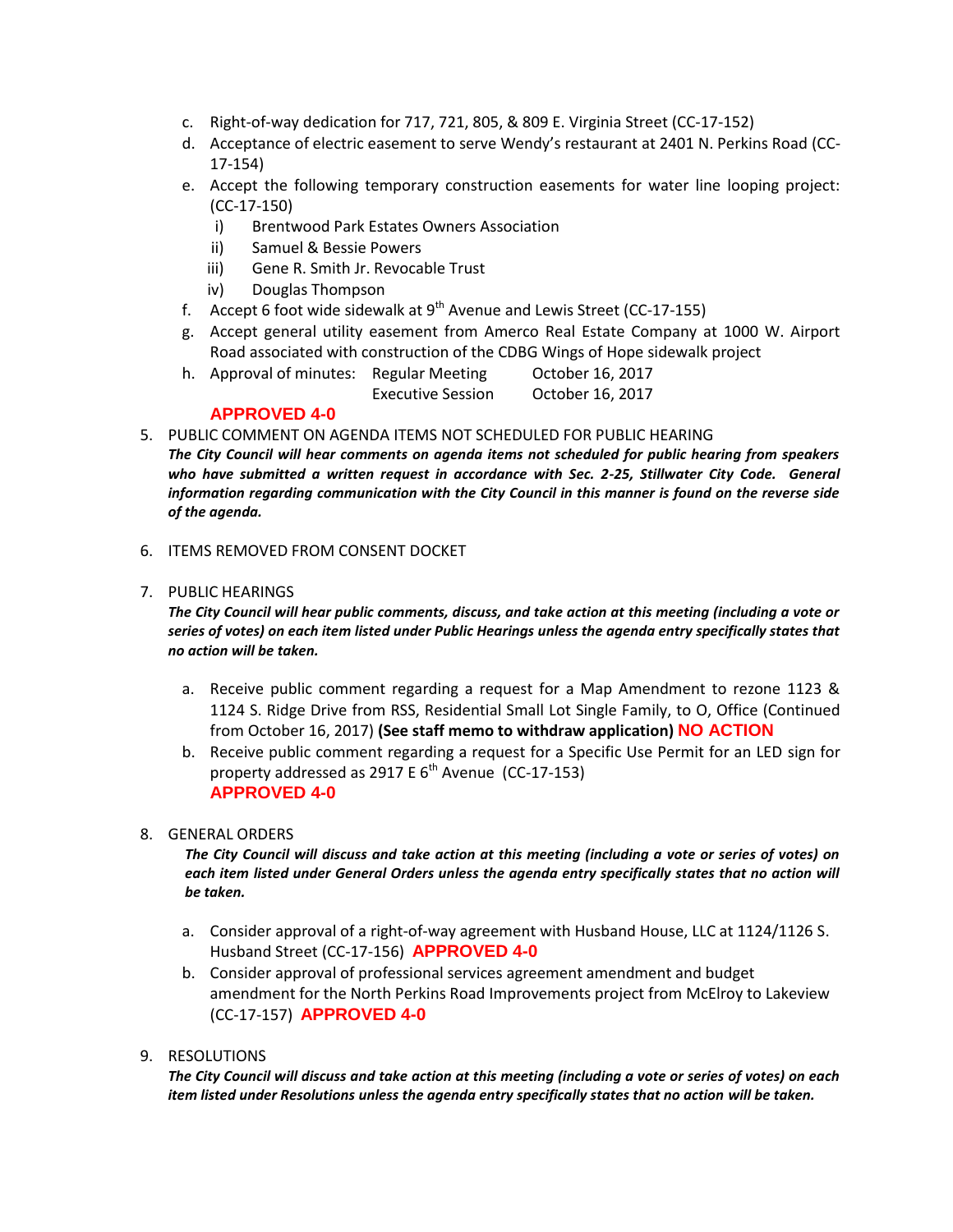a. Resolution No. CC-2017-19: A resolution notifying the public of the compiling and publishing of the Code Supplement No.5 to the code of the City of Stillwater, Oklahoma **ADOPTED 4-0**

### 10. ORDINANCES

*The City Council will discuss and take action at this meeting (including a vote or series of votes) on each item listed under Ordinances unless the agenda entry specifically states that no action will be taken.*

#### First Reading

- a. Ordinance No. 3388: An ordinance rezoning a tract of land located at 1503 South Perkins Road from RSS, Residential Small Lot, Single-Family District, to CG, Commercial General District **ADVANCED 4-0**
- b. Ordinance No. 3389: An ordinance rezoning tracts of land addressed as 402 and 504 South McFarland Street; 2011 and 2021 West  $4<sup>th</sup>$  Avenue; 2002-2015 West  $5<sup>th</sup>$  Avenue; 401-523 South Willis Street; and 2006 and 2012 West  $6<sup>th</sup>$  Avenue from RSS, Residential Small Lot, Single-Family District within the Westwood Conservation Neighborhood Overlay, to P, Public District **ADVANCED 4-0**

#### 11. REPORTS FROM OFFICERS & BOARDS

*Announcements and remarks about matters of general interest may be made by Councilors, the City Manager, or the City Attorney at this time. Items of City business that may require discussion or action (including a vote or series of votes) are listed below.*

- a. Miscellaneous items from the City Attorney
	- i) Request for an Executive Session pursuant to 25 0.S. §307 (C) (10) for the purpose of conferring on matters pertaining to economic development, including the transfer of property, financing, or the creation of a proposal to entice a business to locate within the City of Stillwater because public disclosure of the matter to be discussed would interfere with the development of products and services and would violate the confidentiality of the business.
	- ii) Request for an Executive Session pursuant to 25 O.S. 307 (B)(4) for the purpose of confidential communication with the City Attorney regarding pending litigation, Saulsbury Industries, Inc., v. Stillwater Utilities Authority, CIV-17-0037HE; United States District Court for the Western District of Oklahoma. It is the opinion of the City Attorney that public disclosure of this matter will seriously impair the ability of the City Council to prosecute/defend this pending litigation or proceeding in the public interest.
- b. Miscellaneous items from the City Manager
- c. Miscellaneous items from the City Council
	- i) Discussion about scheduling items for upcoming meetings

#### 12. QUESTIONS & INQUIRIES

- 13. APPOINTMENTS
	- a. Board of Adjustment

**APPOINTED RICHARD BUCHANAN AND CRAIG SPENCER 4-0**